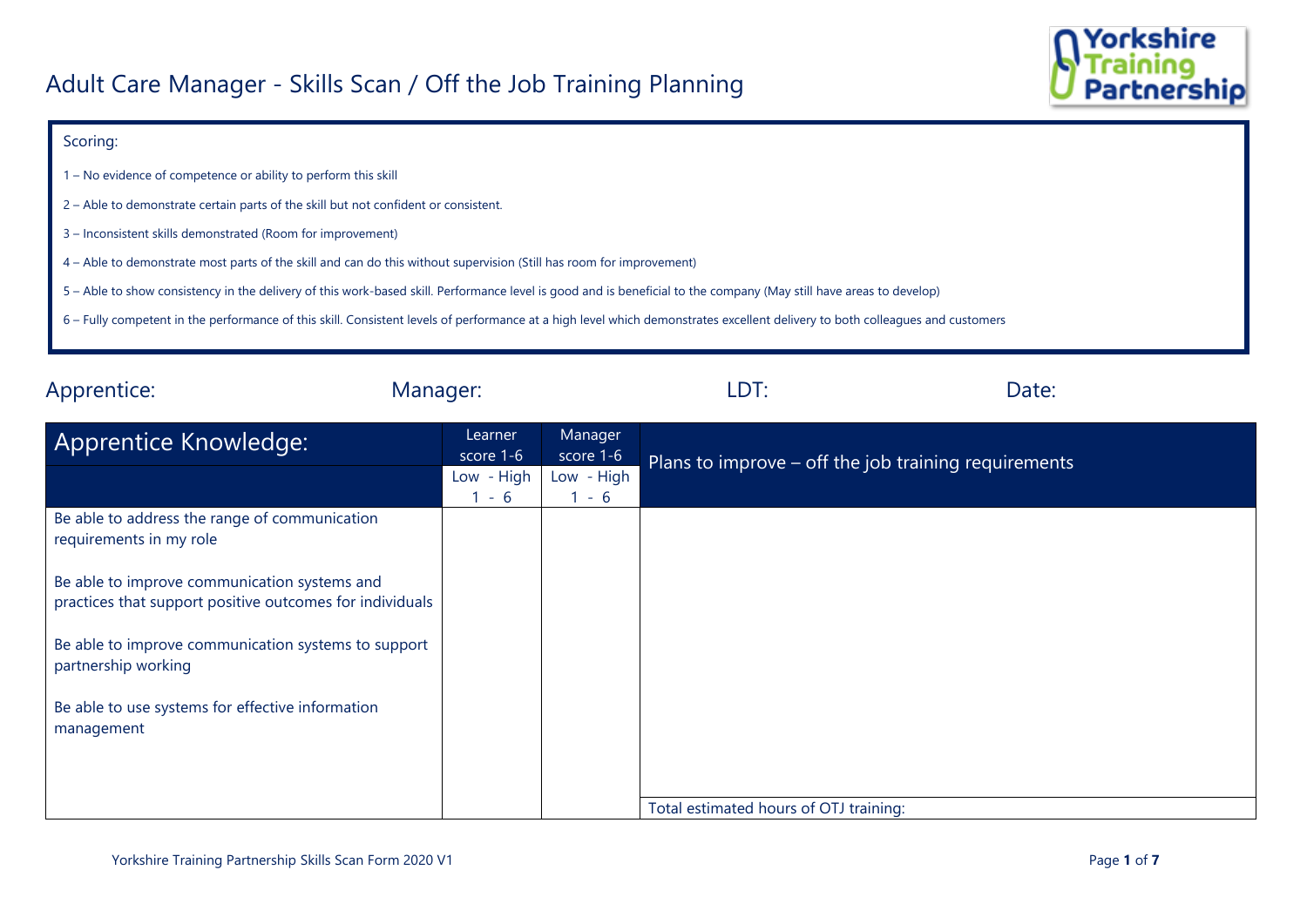|                                                                                                         | Learner                 | Manager                 |                                                      |  |
|---------------------------------------------------------------------------------------------------------|-------------------------|-------------------------|------------------------------------------------------|--|
| Working professionally and seeking to<br>develop their own professional development                     | score 1-6<br>Low - High | score 1-6<br>Low - High | Plans to improve - off the job training requirements |  |
|                                                                                                         | $1 - 6$                 | $1 - 6$                 |                                                      |  |
| Understand the principles of professional development                                                   |                         |                         |                                                      |  |
| Be able to priorities goals and targets for own<br>professional development                             |                         |                         |                                                      |  |
| Be able to prepare a professional development plan                                                      |                         |                         |                                                      |  |
| Be able to improve performance through reflective<br>practice                                           |                         |                         |                                                      |  |
|                                                                                                         |                         |                         |                                                      |  |
|                                                                                                         |                         |                         | Total estimated hours of OTJ training:               |  |
|                                                                                                         |                         |                         |                                                      |  |
|                                                                                                         | Learner<br>score 1-6    | Manager<br>score 1-6    |                                                      |  |
| Champion Equality, Diversity, and Inclusion                                                             | Low - High<br>$1 - 6$   | Low - High<br>$1 - 6$   | Plans to improve - off the job training requirements |  |
| Understand diversity, equality, and inclusion in own<br>area of responsibility                          |                         |                         |                                                      |  |
| Be able to champion diversity, equality, and inclusion                                                  |                         |                         |                                                      |  |
| Understand how to develop systems and processes<br>that promote diversity, equality, and inclusion      |                         |                         |                                                      |  |
| Be able to manage the risks presented when balancing<br>individual rights and professional duty of care |                         |                         |                                                      |  |
|                                                                                                         |                         |                         | Total estimated hours of OTJ training:               |  |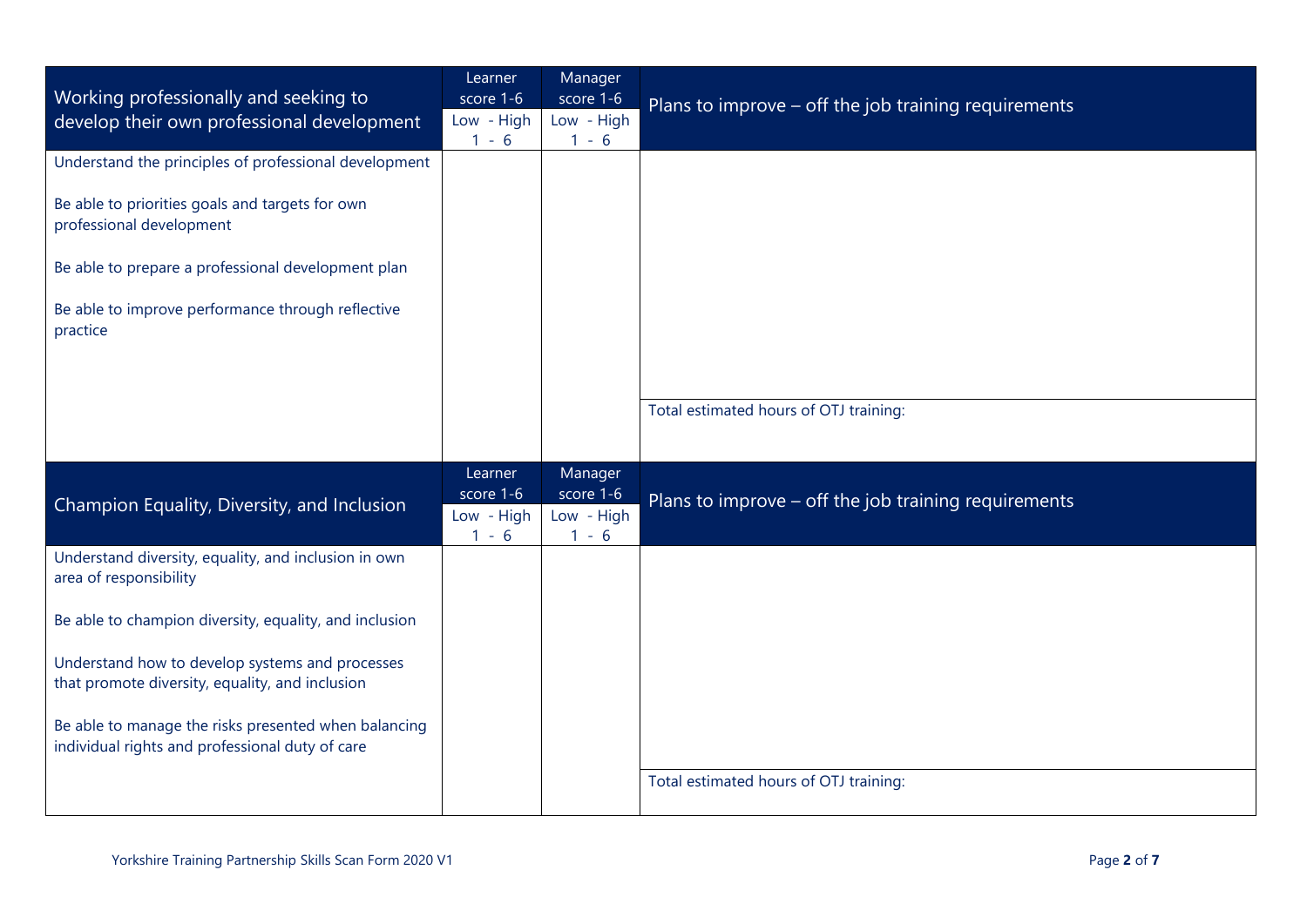|                                                                                                           | Learner                 | Manager                 |                                                      |
|-----------------------------------------------------------------------------------------------------------|-------------------------|-------------------------|------------------------------------------------------|
| Health and safety                                                                                         | score 1-6<br>Low - High | score 1-6<br>Low - High | Plans to improve - off the job training requirements |
|                                                                                                           | $1 - 6$                 | $1 - 6$                 |                                                      |
| Understand the current legislative framework and<br>organisational health, safety, and risk management    |                         |                         |                                                      |
| Implement and monitor compliance with health, safety,<br>and risk management                              |                         |                         |                                                      |
| Be able to lead the implementation of policies,<br>procedures, and practice to manage risk to individuals |                         |                         |                                                      |
| Be able to promote a culture where needs and risks are<br>balanced with health and safety practice        |                         |                         |                                                      |
|                                                                                                           |                         |                         |                                                      |
|                                                                                                           |                         |                         |                                                      |
|                                                                                                           |                         |                         | Total estimated hours of OTJ training:               |
| Work in partnership in health and social care                                                             | Learner<br>score 1-6    | Manager<br>score 1-6    | Plans to improve - off the job training requirements |
|                                                                                                           | Low - High<br>$1 - 6$   | Low - High<br>$1 - 6$   |                                                      |
| Understand partnership working                                                                            |                         |                         |                                                      |
| Be able to establish and maintain working relationships<br>with other professional                        |                         |                         |                                                      |
| Be able to work in partnership with others                                                                |                         |                         |                                                      |
|                                                                                                           |                         |                         | Total estimated hours of OTJ training:               |
|                                                                                                           |                         |                         |                                                      |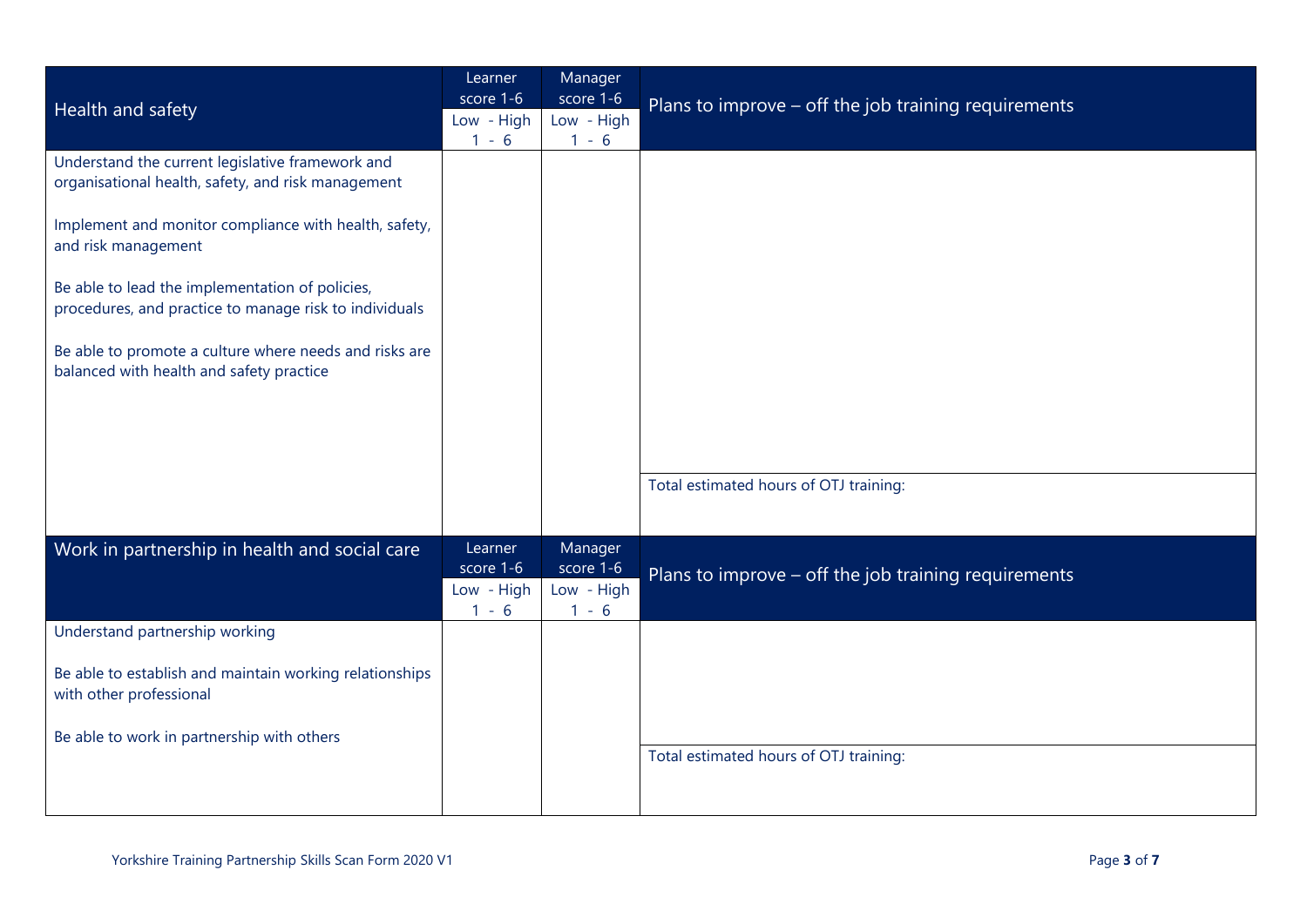| Lead and manage a team                                                           | Learner<br>score 1-6<br>Low - High<br>$1 - 6$ | Manager<br>score 1-6<br>Low - High<br>$1 - 6$ | Plans to improve - off the job training requirements |
|----------------------------------------------------------------------------------|-----------------------------------------------|-----------------------------------------------|------------------------------------------------------|
| Understand the feature of effective team performance                             |                                               |                                               |                                                      |
| Be able to support a positive culture within the team                            |                                               |                                               |                                                      |
| Be able to support a shared vision within the team for<br>health and social care |                                               |                                               |                                                      |
| Be able to develop a plan with team members to meet<br>agreed objectives         |                                               |                                               |                                                      |
| Be able to manage team performance in health and<br>social care                  |                                               |                                               |                                                      |
|                                                                                  |                                               |                                               |                                                      |
|                                                                                  |                                               |                                               |                                                      |
|                                                                                  |                                               |                                               |                                                      |
|                                                                                  |                                               |                                               |                                                      |
|                                                                                  |                                               |                                               |                                                      |
|                                                                                  |                                               |                                               |                                                      |
|                                                                                  |                                               |                                               |                                                      |
|                                                                                  |                                               |                                               | Total estimated hours of OTJ training:               |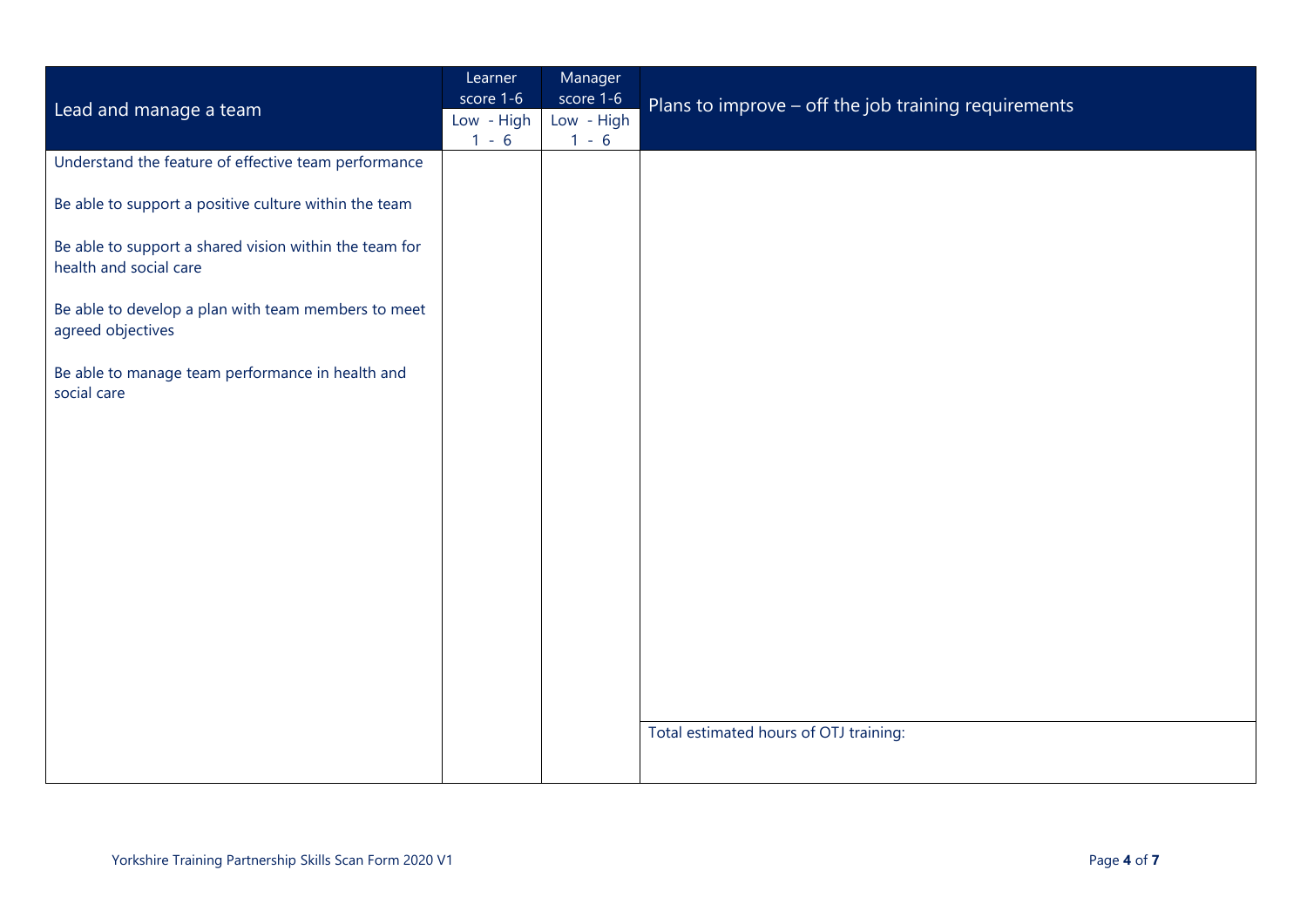|                                                                                                                                   | Learner<br>score 1-6  | Manager<br>score 1-6  |                                                      |
|-----------------------------------------------------------------------------------------------------------------------------------|-----------------------|-----------------------|------------------------------------------------------|
| Manage health and social care practice to<br>ensure positive outcomes for individuals                                             | Low - High<br>$1 - 6$ | Low - High<br>$1 - 6$ | Plans to improve - off the job training requirements |
| Understand the theory and principles that underpin<br>outcome-based practice                                                      |                       |                       |                                                      |
| Be able to lead practice that promotes social,<br>emotional, cultural, spiritual, and intellectual wellbeing                      |                       |                       |                                                      |
| Be able to manage effective working partnerships with<br>carers, families, and significant others to achieve<br>positive outcomes |                       |                       |                                                      |
|                                                                                                                                   |                       |                       |                                                      |
|                                                                                                                                   |                       |                       | Total estimated hours of OTJ training:               |
| Safeguarding and protection of vulnerable                                                                                         | Learner<br>score 1-6  | Manager<br>score 1-6  | Plans to improve - off the job training requirements |
| adults and children                                                                                                               | Low - High<br>$1 - 6$ | Low - High<br>$1 - 6$ |                                                      |
| Understand the legislation, regulations, and policies<br>that underpin the protection of vulnerable adults and<br>children        |                       |                       |                                                      |
| Be able to manage inter-agency, joint, or integrated<br>working to protect vulnerable adults and children                         |                       |                       |                                                      |
|                                                                                                                                   |                       |                       |                                                      |
|                                                                                                                                   |                       |                       | Total estimated hours of OTJ training:               |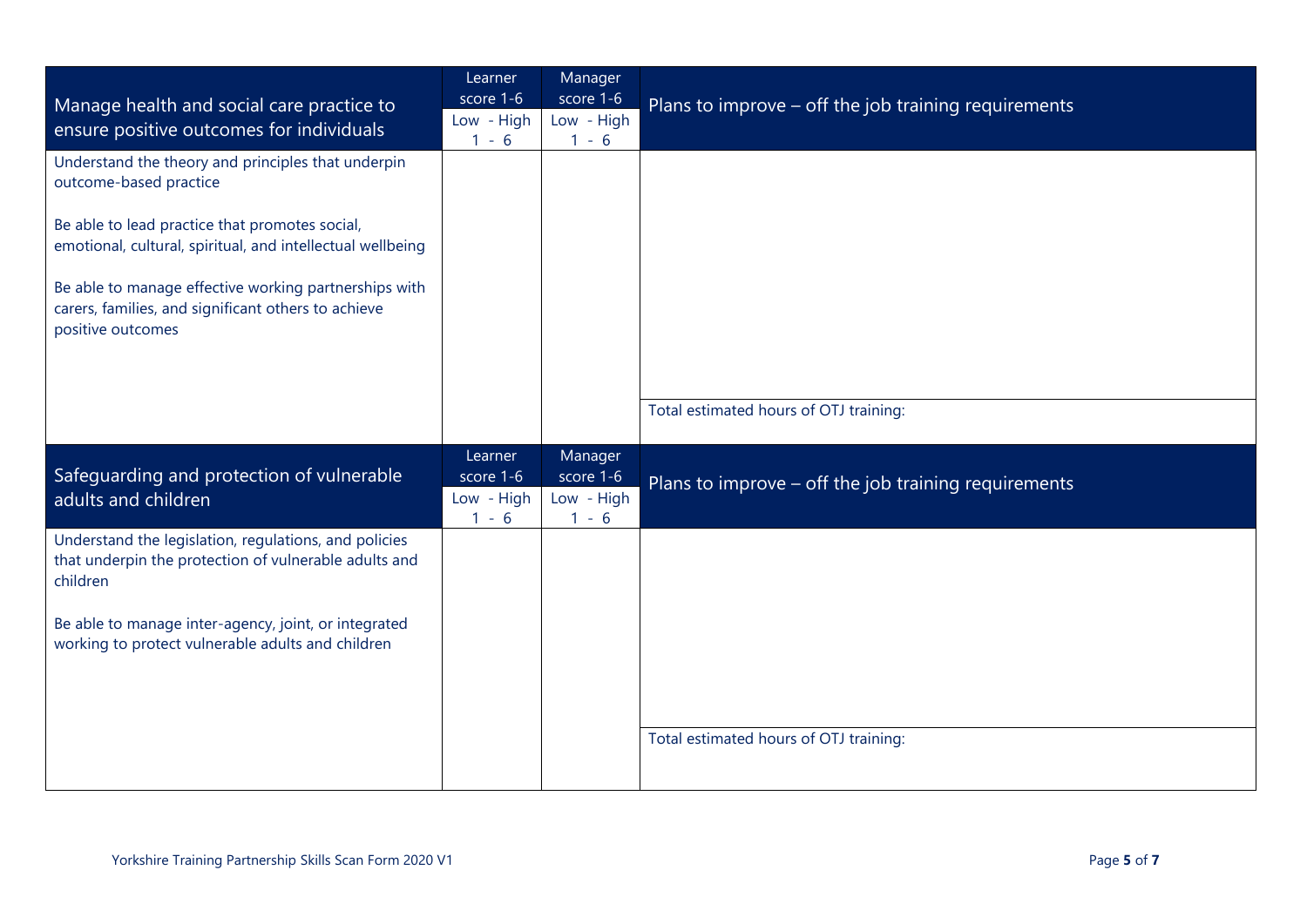| Lead and manage group living for adults                                                                     | Learner                                       | Manager                                       |                                                      |
|-------------------------------------------------------------------------------------------------------------|-----------------------------------------------|-----------------------------------------------|------------------------------------------------------|
|                                                                                                             | score 1-6<br>Low - High                       | score 1-6<br>Low - High                       | Plans to improve - off the job training requirements |
|                                                                                                             | $1 - 6$                                       | $1 - 6$                                       |                                                      |
| Be able to develop the physical group living<br>environment to promote positive outcomes for<br>individuals |                                               |                                               |                                                      |
| Be able to lead the planning, implementation, and<br>review of daily living activities                      |                                               |                                               |                                                      |
| Be able to manage a positive group living environment                                                       |                                               |                                               |                                                      |
|                                                                                                             |                                               |                                               | Total estimated hours of OTJ training:               |
| Understand professional management and<br>leadership in social care                                         | Learner<br>score 1-6<br>Low - High<br>$1 - 6$ | Manager<br>score 1-6<br>Low - High<br>$1 - 6$ | Plans to improve - off the job training requirements |
| Understand theories of management and leadership<br>and their application to the care sector                |                                               |                                               |                                                      |
| Understand the relationship between professional<br>management and leadership                               |                                               |                                               |                                                      |
| Understand the skills of professional management and<br>leadership                                          |                                               |                                               |                                                      |
| Understand the impact of policy drivers on<br>professional management and leadership in the care            |                                               |                                               |                                                      |
| sector                                                                                                      |                                               |                                               | Total estimated hours of OTJ training:               |